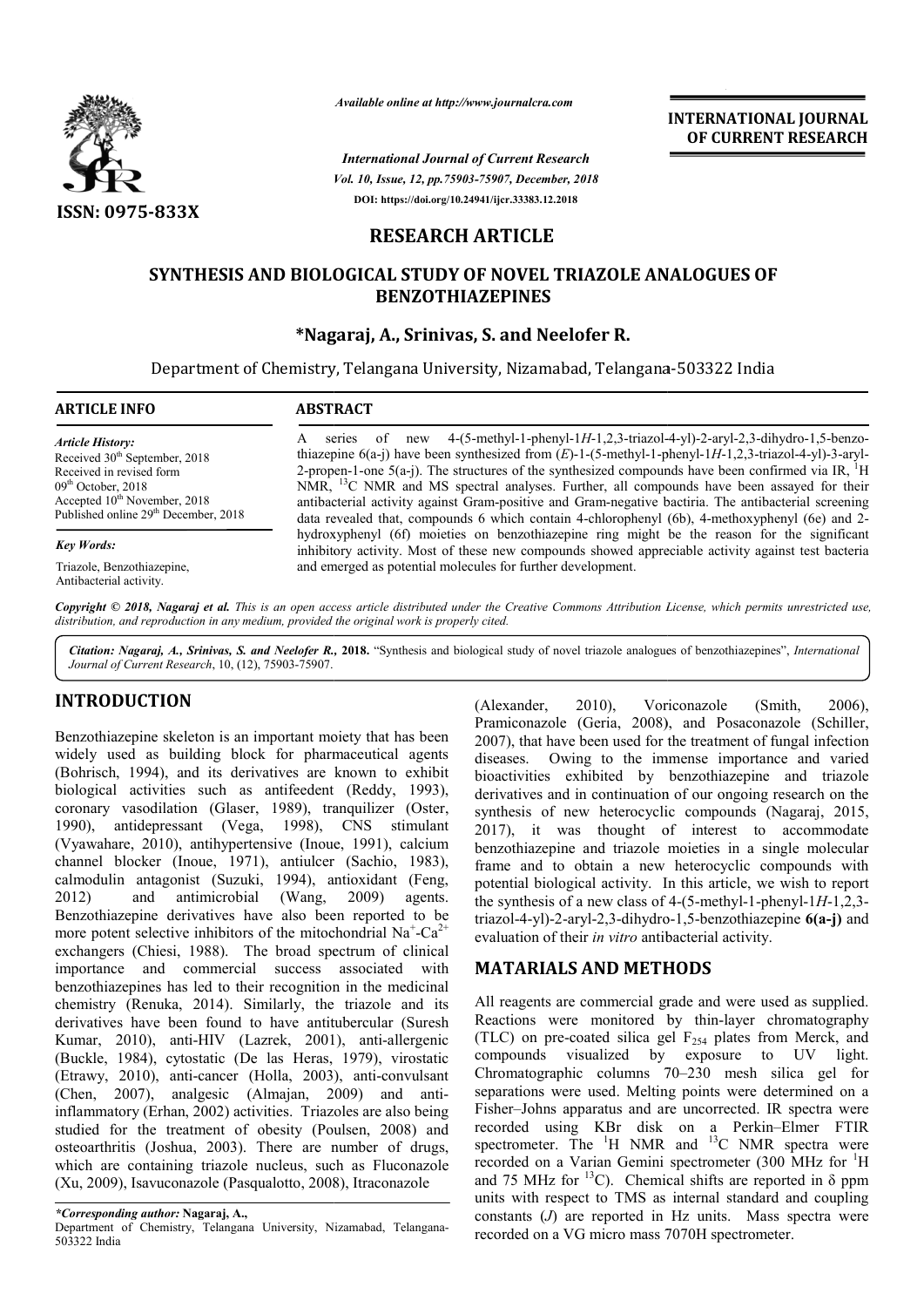**Synthesis of phenylazide (3):** To a cold solution of aniline 1 (1 mmol) in dil. hydrochloric acid (15 mL), sodium nitrite (1.1 mol) was added in small portions at 0-5 °C and stirred for one hour to afford the diazonium chloride **2,** then a solution of sodium azide (1.2 mol in 10 mL water) was added in drop wise manner and stirring was continued for 30 min and the resulting solid was filtered and recrystallized from ethanol to gave pure compound **3**. Yield 69%; IR (KBr) *νmax*: 3110, 2167, 1610, 1277 cm<sup>-1</sup>; <sup>1</sup>H NMR (DMSO- $d_6$ , 300 MHz): δ 7.10-7.20 (m, 5H, ArH); 13C NMR (CDCl3, 75 MHz): δ 117.3, 122.9, 130.1, 140.2; MS:  $m/z$  119 (M<sup>+</sup>).

**Synthesis of 1-(5-methyl-1-phenyl-1***H***-1,2,3-triazol-4-yl)-1 ethanone (4):** Compound **3** (1 mmol), acetyl acetone (4 mmol), anhydrous potassium carbonate (6 mmol), and DMF (30 mL) were added to a round bottom flask equipped with a stirrer. The reaction mixture was agitated at 70  $^{\circ}$ C for 6–12 h. The progress of the reaction was monitored by TLC. After the completion of the reaction, the solvent was removed under vacuum. The residual mass was quenched in the ice–water mixture and neutralized with 5% HCl solution. The product was extracted with dichloromethane dried over anhydrous sodium sulfate. Evaporation of the solvent yielded the crude product, which was purified by flash chromatography on silica gel eluted with petroleum ether/ethyl acetate (8:1-6:1). IR (KBr) *v<sub>max</sub>*: 3057, 2978, 1714, 1619, 1548, 1467 cm<sup>-1</sup>; <sup>1</sup>H-NMR (300 MHz, CDCl<sub>3</sub>): *δ* 2.32 (s, 3H, CH<sub>3</sub>), 2.87 (s, 3H, CH3), 7.40-7.50 (m, 5H, ArH); 13C-NMR (75 MHz, CDCl3): *δ*  14.9, 29.6, 114.7, 128.8, 129.1, 134.3, 139.0, 139.9, 193.1; MS: *m/z* 199 (M<sup>+</sup>).

**General procedure for the synthesis of (***E***)-1-(5-methyl-1 phenyl-1***H***-1,2,3-triazol-4-yl)-3-aryl-2-propen-1-one (5a-j):**  A solution of **4** (1 mmol) and arylaldehyde (1 mmol) in 20 mL ethanol was slowly treated with 20 mL of 60% aqueous KOH solution at 5-10°C. The reaction mixture was stirred at room temperature until TLC indicated complete conversion (4h). It was then diluted with 50 mL water and extracted with 3x20 mL diethyl ether. The aqueous solution was acidified with dilute HCl. The solid obtained was filtered, washed thoroughly with water and dried. Crystallization of the crude residue from toluene: MeOH (3:2).

**(***E***)-1-(5-Methyl-1-phenyl-1***H***-1,2,3-triazol-4-yl)-3-phenyl-2 propen-1-one (5a):** Yield 59%, mp 183-185 °C; IR (KBr)  $v_{max}$ : 3012, 2961, 1702, 1621, 1549, 1424 cm-1 . 1 H-NMR (300 MHz, CDCl3): *δ* 2.61 (s, 3H, CH3), 7.05-7.15 (m, 7H, Ar-H), 7.40- 7.45 (m, 4H, CH=C, ArH), 7.83 (d, *J* = 12.4 Hz, 1H, CH=C); <sup>13</sup>C-NMR (75 MHz, DMSO-d<sub>6</sub>): δ 17.1, 102.9, 105.9, 116.9, 127.7 128.7, 129.4, 133.2, 133.8, 135.1, 138.1, 144.1, 147.4, 182.7; MS:  $m/z$  287 (M<sup>+</sup>).

### **General procedure for the synthesis of 4-(5-methyl-1-phenyl-1***H***-1,2,3-triazol-4-yl)-2-aryl-2,3-dihydro-1,5-benzothiazepine**

**6(a-j):** Ethanolic solution (50 mL) of compound 5(a-j) (1 mmol) was refluxed with 2-amino-thiophenol (1 mmol) and few drops of glacial acetic acid for 4 h. At the end of the reaction, the ethanolic solution was concentrated to half of its volume under reduced pressure. The solid that separated from the concentrate was filtered and recrystallized from benzene: petrol ether  $(8:2 \text{ v/v})$  to get compounds  $6(a-j)$ .

**4-(5-Methyl-1-phenyl-1***H***-1,2,3-triazol-4-yl)-2-phenyl-2,3 dihydro-1,5-benzothiazepine (6a):** Yield 44%; IR (KBr) *νmax*: 3067, 2977, 1623, 1548, 1460, 674 cm<sup>-1</sup>. <sup>1</sup>H-NMR (300 MHz, DMSO-*d*6): *δ* 2.69 (s, 3H, CH3), 3.02 (t, *J* = 11.4 Hz, 1H), 3.17 (dd, *J* = 4.3, 12.9 Hz, 1H), 4.91 (dd, *J* = 4.3, 12.1 Hz, 1H), 7.20-7.55 (m, 14H, Ar-H); 13C-NMR (75 MHz, DMSO-*d*6): *δ* 14.7, 39.8, 58.6, 122.9, 124.5, 126.4, 127.1, 127.9, 128.0, 128.7, 129.0, 129.8, 135.9, 136.8, 143.6, 144.6, 149.9, 153.2; MS:  $m/z$  396 (M<sup>+</sup>).

**2-(4-Chlorophenyl)-4-(5-methyl-1-phenyl-1***H***-1,2,3-triazol-4-yl)-2,3-dihydro-1,5-benzothiazepine (6b):** Yield 39%; IR (KBr)  $v_{max}$ : 3071, 2978, 1621, 1542, 1461, 673, 689 cm<sup>-1</sup>. <sup>1</sup>H-NMR (300 MHz, DMSO-*d*<sub>6</sub>): *δ* 2.52 (s, 3H, CH<sub>3</sub>), 3.03 (t, *J* = 11.3 Hz, 1H), 3.18 (dd, *J* = 4.1, 12.3 Hz, 1H), 4.90 (dd, *J* = 4.3, 12.1 Hz, 1H), 7.20-7.55 (m, 13H, Ar-H); MS:  $m/z$  430 (M<sup>+</sup>).

**2-(4-Methylphenyl)-4-(5-methyl-1-phenyl-1***H***-1,2,3-triazol-4-yl)-2,3-dihydro-1,5-benzothiazepine (6c):** Yield 41%; IR (KBr)  $v_{max}$ : 3074, 2979, 1619, 1539, 1463, 671 cm<sup>-1</sup>. <sup>1</sup>H-NMR (300 MHz, DMSO-*d*<sub>6</sub>):  $\delta$  2.27 (s, 3H, CH<sub>3</sub>), 2.53 (s, 3H, CH<sub>3</sub>), 3.04 (t, *J* = 11.5 Hz, 1H), 3.10 (dd, *J* = 4.2, 12.6 Hz, 1H), 4.89 (dd, *J* = 4.2, 12.4 Hz, 1H), 7.02 (d, *J* = 7.4 Hz, 2H, Ar-H), 7.20-7.55 (m, 11H, Ar-H); MS:  $m/z$  410 (M<sup>+</sup>).

**4-(5-Methyl-1-phenyl-1***H***-1,2,3-triazol-4-yl)-2-(4-nitrophenyl)- 2,3-dihydro-1,5-benzothiazepine (6d):** Yield 44%; IR (KBr) *v*<sub>max</sub>: 3072, 2980, 1622, 1536, 1467, 1372, 673 cm<sup>-1</sup>. <sup>1</sup>H-NMR  $(300 \text{ MHz}, \text{ DMSO-}d_6)$ :  $\delta$  2.53 (s, 3H, CH<sub>3</sub>), 3.04 (t,  $J = 11.6$ Hz, 1H), 3.11 (dd, *J* = 4.3, 12.4 Hz, 1H), 4.87 (dd, *J* = 4.4, 12.6 Hz, 1H), 7.20-7.55 (m, 11H, Ar-H), 7.82 (d, *J* = 8.7 Hz, 2H, Ar-H); MS:  $m/z$  441 (M<sup>+</sup>).

**2-(4-Methoxyphenyl)-4-(5-methyl-1-phenyl-1***H***-1,2,3-triazol-4 yl)-2,3-dihydro-1,5-benzothiazepine (6e):** Yield 51%; IR (KBr) *v<sub>max</sub>*: 3074, 2979, 1624, 1533, 1466, 1071, 677 cm<sup>-1</sup>. <sup>1</sup>H-NMR (300 MHz, DMSO- $d_6$ ):  $\delta$  2.54 (s, 3H, CH<sub>3</sub>), 3.05 (t,  $J = 11.4$ Hz, 1H), 3.17 (dd, *J* = 4.7, 12.3 Hz, 1H), 3.74 (s, 3H, OCH3), 4.88 (dd, *J* = 4.5, 12.8 Hz, 1H), 6.92 (d, *J* = 7.9 Hz, 2H, Ar-H), 7.20-7.55 (m, 11H, Ar-H); MS:  $m/z$  426 (M<sup>+</sup>).

**2-[4-(5-Methyl-1-phenyl-1***H***-1,2,3-triazol-4-yl)-2,3-dihydro-1,5-benzothiazepin-2-yl]phenol (6f):** Yield 48%; IR (KBr) *v<sub>max</sub>*: 3429, 3076, 2977, 1622, 1534, 1463, 677 cm<sup>-1</sup>. <sup>1</sup>H-NMR  $(300 \text{ MHz}, \text{ DMSO-}d_6): \delta$  2.57 (s, 3H, CH<sub>3</sub>), 3.06 (t,  $J = 11.3$ Hz, 1H), 3.19 (dd, *J* = 4.5, 12.1 Hz, 1H), 4.89 (dd, *J* = 4.4, 12.6 Hz, 1H), 5.18 (bs, 1H, OH), 6.77-6.78 (m, 2H, Ar-H), 7.20- 7.55 (m, 11H, Ar-H); MS:  $m/z$  412 (M<sup>+</sup>).

*N***,***N***-Dimethyl-***N***-4-[4-(5-methyl-1-phenyl-1***H***-1,2,3-triazol-4-yl)-2,3-dihydro-1,5-benzothiazepin-2-yl]phenylamine(6g):**  Yield 41%; IR (KBr) *νmax*: 3072, 2979, 1621, 1532, 1467, 679 cm<sup>-1</sup>. <sup>1</sup>H-NMR (300 MHz, DMSO-d<sub>6</sub>): δ 2.53 (s, 3H, CH<sub>3</sub>), 2.91 (s, 6H, CH3), 3.04 (t, *J* = 11.3 Hz, 1H), 3.14 (dd, *J* = 4.2, 12.3 Hz, 1H), 4.88 (dd, *J* = 4.5, 12.4 Hz, 1H), 6.44 (d, *J* = 7.9 Hz, 2H, Ar-H), 7.20-7.55 (m, 11H, Ar-H); MS:  $m/z$  439 (M<sup>+</sup>).

**4-(5-Methyl-1-phenyl-1***H***-1,2,3-triazol-4-yl)-2-(2-pyridyl)- 2,3-dihydro-1,5-benzothiazepine (6h):** Yield 43%; IR (KBr) *v<sub>max</sub>*: 3089, 2991, 1627, 1536, 1474, 681 cm<sup>-1</sup>. <sup>1</sup>H-NMR (300 MHz, DMSO- $d_6$ ):  $\delta$  2.57 (s, 3H, CH<sub>3</sub>), 3.06 (t,  $J = 11.1$  Hz, 1H), 3.17 (dd, *J* = 4.3, 12.7 Hz, 1H), 4.89 (dd, *J* = 4.4, 12.8 Hz, 1H),  $7.20 - 7.55$  (m, 12H, Ar-H), 8.43 (d, J = 8.7 Hz, 1H, Ar-H); MS:  $m/z$  397 (M<sup>+</sup>).

**2-(2-Furyl)-4-(5-methyl-1-phenyl-1***H***-1,2,3-triazol-4-yl)-2,3 dihydro-1,5-benzothiazepine (6i):** Yield 32%; IR (KBr) *νmax*: 3091, 2987, 1629, 1541, 1481, 684 cm<sup>-1</sup>. <sup>1</sup>H-NMR (300 MHz,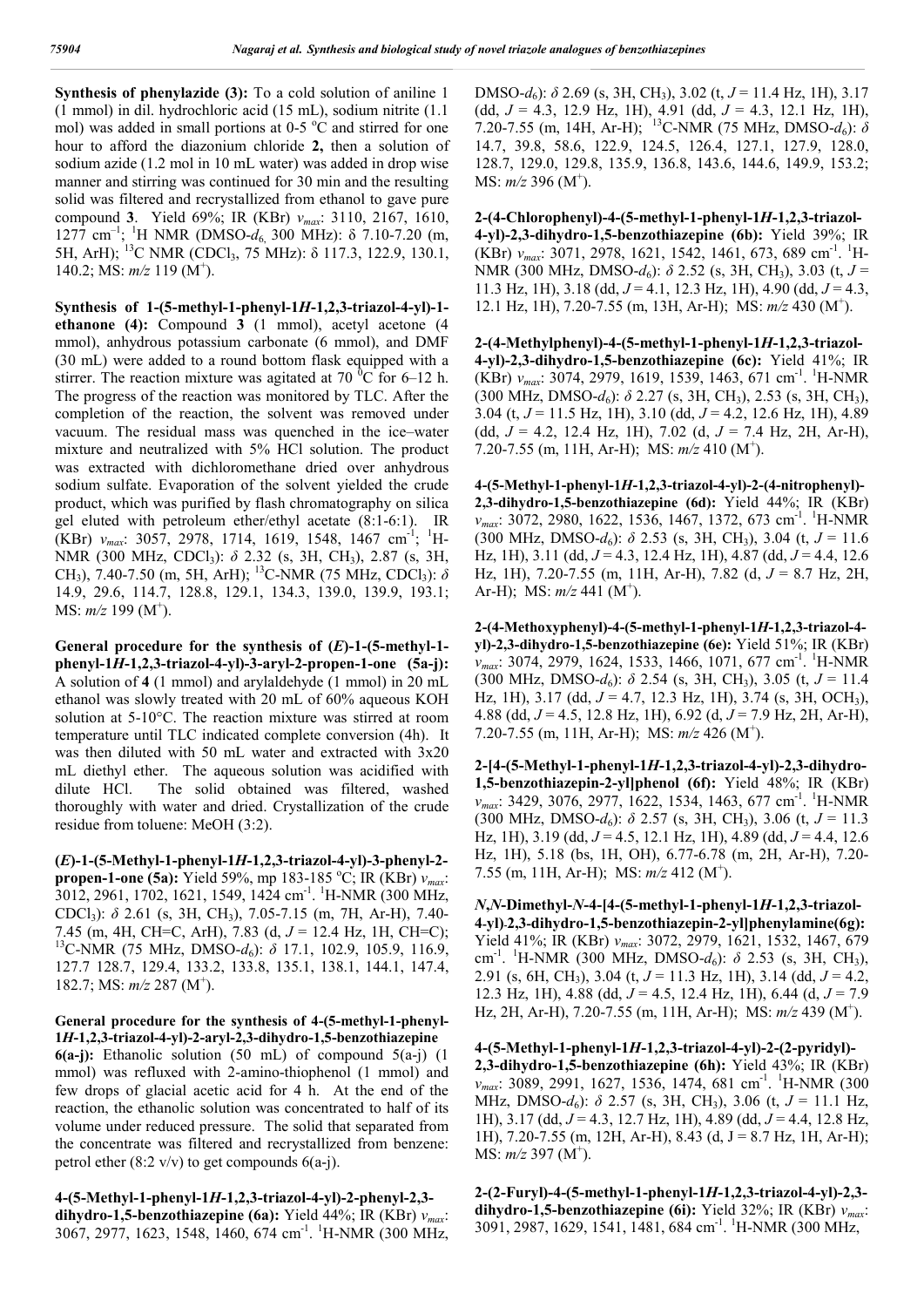

**5/6: Ar** = a) phenyl; b) 4-chlorophenyl; c) 4-methylphenyl; d) 4-nitrophenyl; e) 4-methoxyphenyl; f) 2-hydroxyphenyl; g) 4-dimethylaminophenyl; h) 2-pyridyl; i) 2-furyl; j) 2-thienyl

**Scheme 1. Schematic route for the synthesis of compounds 6(a-j)**

DMSO-*d*6): *δ* 2.58 (s, 3H, CH3), 3.08 (t, *J* = 11.4 Hz, 1H), 3.19 (dd, *J* = 4.0, 12.3 Hz, 1H), 4.91 (dd, *J* = 4.6, 12.2 Hz, 1H), 5.91 (d, *J* = 6.4 Hz, 1H, Ar-H), 6.21 (dd, *J* = 6.4, 9.2 Hz, 1H, Ar-H), 7.20-7.55 (m, 10H, Ar-H); MS:  $m/z$  386 (M<sup>+</sup>).

**4-(5-Methyl-1-phenyl-1***H***-1,2,3-triazol-4-yl)-2-(2-thienyl)-**

**2,3-dihydro-1,5-benzothiazepine (6j):** Yield 38%; IR (KBr) *v<sub>max</sub>*: 3093, 2988, 1626, 1547, 1478, 681 cm<sup>-1</sup>. <sup>1</sup>H-NMR (300 MHz, DMSO- $d_6$ ):  $\delta$  2.55 (s, 3H, CH<sub>3</sub>), 3.04 (t,  $J = 11.3$  Hz, 1H), 3.21 (dd, *J* = 4.2, 12.7 Hz, 1H), 4.91 (dd, *J* = 4.5, 12.7 Hz, 1H), 5.93 (d, *J* = 6.6 Hz, 1H, Ar-H), 6.40-6.50 (m, 2H, Ar-H) 7.20-7.55 (m, 9H, Ar-H); MS:  $m/z$  402 (M<sup>+</sup>).

### **RESULTS AND DISCUSSION**

The diazotization of aniline 1 by nitrous acid at 0-5  $\mathrm{^{0}C}$  in the presence of HCl for 1 h, led to the formation of phenyldiazonium chloride 2, which on reaction with sodium azide at stirring for 30 min. produced phenylazide 3. It was reported that the azide compound can be cyclized using ethyl acetoacetate to furnish 1,2,3-triazole derivative. In a similar fashion the azide 3 was cyclized with acetylacetone in the presence of sodium ethoxide in ethanol at reflux for 4 h, to afford 1-(5-methyl-1-phenyl-1*H*-1,2,3-triazol-4-yl)-1-ethanone 4. The structure of compound 4 was confirmed by its EI mass, IR,  ${}^{1}H$  NMR and  ${}^{13}C$  NMR spectral data. In the proton NMR spectra showed a signal corresponding to the aromatic protons at  $\delta$  7.40-7.50 ppm as multiplet for five protons. The protons of methyl group at triazole ring appeared at *δ* 2.87 as a singlet for three protons, the acetyl group proton appeared at  $\delta$  2.32 as singlet. Its  ${}^{13}C$  NMR specta showed the signals corresponding to the carbons of triazole ring at  $\delta$  129.1 and 134.3, the signal of carbonyl carbon in acetyl group appeared at *δ* 192.1 ppm. The IR spectrum showed absorption bands at 1714 and 1548  $cm^{-1}$  due the C=O and C=N. The condensation of 4 with corresponding aryl/heteryl aldehyde at 5-10  $^{0}$ C in the presence of 60% aq. KOH in ethanol for 4 h, led to the formation of (*E*)- 1-(5-methyl-1-phenyl-1*H*-1,2,3-triazol-4-yl)-3-aryl-2-propen-1-one (5a-j), which on cyclio-condensation with 2-amino-

thiophenol in the presence of acetic acid in ethanol at reflux temperature for 4 h, to afford 4-(5-methyl-1-phenyl-1*H*-1,2,3 triazol-4-yl)-2-aryl-2,3-dihydro-1,5-benzothiazepine  $6(a-i)$ (Scheme 1). The structure of compounds was confirmed by its EI mass, IR and NMR spectral data.

The IR spectrum of 5a showed a characteristic absorption band at 1702  $cm^{-1}$  due to carbonyl (C=O) stretching. It's proton NMR spectrum reveals the presence of one equivalent protons of a methyl group at *δ* 2.61 and exhibit presence of olefinic protons as a doublet at *δ* 7.32 and 7.83 regions with a mutual coupling constant value 12.4 Hz. These observed coupling constant values indicate the presence of *E*,*E*-configuration, the remaining aromatic proton appears at their respective position. The IR spectra of compound 6a reveals absorption band in the region  $1460 \text{ cm}^{-1}$  which may be assigned to C=N beside the absence of carbonyl absorption band of 5a at 1702 and 678 cm<sup>-1</sup> due to C-S-C stretching. Its <sup>1</sup>H NMR spectra, the CH<sub>3</sub> proton absorbed as a singlet at *δ* 2.69 and the triplet at *δ* 3.02 with coupling constant 11.4 Hz due to  $C_2$ -H of thiazepine ring and *δ* 3.17 showed doublet of doublet with coupling constants 4.3, 12.9 Hz due to  $C_3$ -H thiazepine ring and doublet of doublet at  $\delta$  4.91 with coupling constants 4.3, 12.1 Hz for 1H proton and rest of the aromatic proton appear at their respective position.

#### **Antibacterial Activity**

The *in vitro* antibacterial activities of newly synthesized compounds 6(a-j) were assessed against Gram-positive bacteria *viz*. *Bacillus subtilis*, *Bacillus sphaericus* and *Staphylococcus aureus*, and Gram-negative bacteria *viz*. *Pseudomonas aeruginosa*, *Klobsinella aerogenes* and *Chromobacterium violaceum* by broth dilution method recommended by National Committee for Clinical Laboratory Standards (Villanova, 1982). Bacteria were grown overnight in Luria Bertani (LB) broth at 37°C, harvested by centrifugation, and then washed twice with sterile distilled water. Stock solutions of the series of compounds were prepared in DMSO. Each stock solution was diluted with standard method broth (Difco) to prepare serial two-fold dilutions in the range of 100 to 0.8  $\mu$ g/mL. Ten microliters of the broth containing about 10<sup>5</sup> colony-forming units (cfu)/mL of test bacteria wasere added to each well of a 96-well microtiter plate. Culture plates were incubated for 24 h at 37 °C, and the growth was monitored by visually and spectrophotometrically. Penicillin and Streptomycin were also screened under identical conditions for comparison. The minimal inhibitory concentration (MIC,  $\mu$ g/mL) of the compounds 6a-j are presented in Table 1.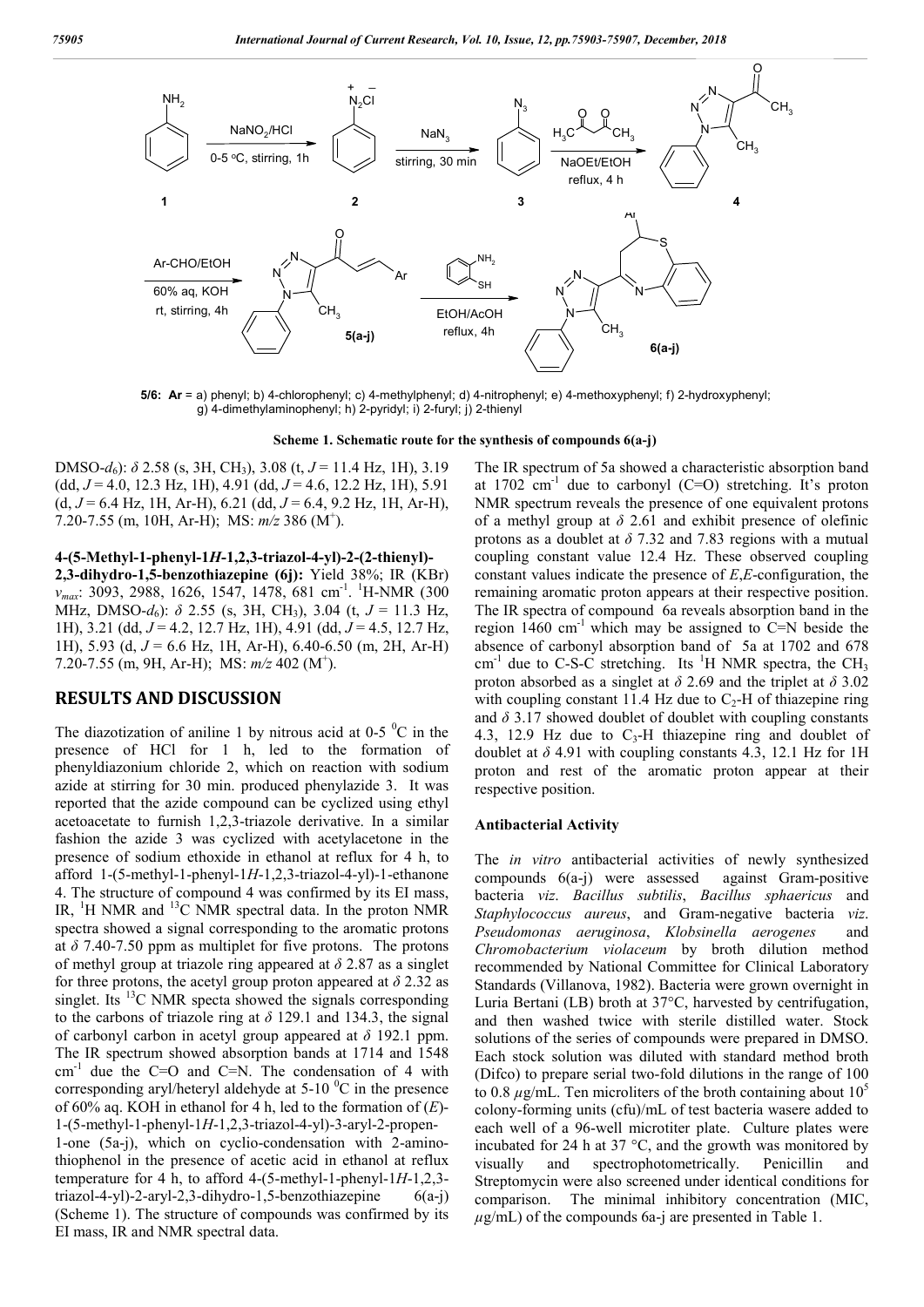| Compound     | Minimum inhibitory concentration (MIC, $\mu$ /mL) |               |           |                          |              |              |  |  |
|--------------|---------------------------------------------------|---------------|-----------|--------------------------|--------------|--------------|--|--|
|              | B. subtilis                                       | B. sphaericus | S. aureus | P. aeruginosa            | K. aerogenes | C. violaceum |  |  |
| 6a           | 12.5                                              | 12.5          | 25        | --                       | 12.5         | 25           |  |  |
| 6b           | 6.25                                              | 6.25          | 6.25      | 25                       | 12.5         | 6.25         |  |  |
| 6c           | 6.25                                              | 12.5          | 12.5      | 25                       | 25           | 25           |  |  |
| 6d           | 6.25                                              | 6.25          | 12.5      | 25                       | 12.5         | 12.5         |  |  |
| 6e           | 6.25                                              | 6.25          | 12.5      | $- -$                    | 6.25         | 6.25         |  |  |
| 6f           | 6.25                                              | 6.25          | 6.25      | 25                       | 6.25         | 12.5         |  |  |
| 6g           | 25                                                | 12.5          | 6.25      | 12.5                     | 12.5         | 25           |  |  |
| 6h           | 25                                                | 25            | 6.25      | 12.5                     | 25           | 25           |  |  |
| 6i           | 12.5                                              | 6.25          | 6.25      | 12.5                     | 25           | 25           |  |  |
| 6 <i>i</i>   | 6.25                                              | 12.5          | 25        | $\overline{\phantom{m}}$ | 12.5         | 25           |  |  |
| Streptomycin | 6.25                                              | 12.5          | 6.25      | 1.56                     | 1.56         | 3.12         |  |  |
| Penicillin   | 1.56                                              | 3.12          | 1.56      | 6.25                     | 6.25         | 12.5         |  |  |

**Table 1. Antibacterial activity of compounds 6(a-j)**

It has been observed that the compounds exhibited interesting biological activity however, with a degree of variation. In the series 6a-j, the compounds 6b, 6e were found to be the most active against Gram-positive and Gram-negative bacteria. The compound 6f is highly active against all the three Grampositive bacteria and *K.aerogens*, the compounds 6d is active against *B. subtilis* and 6d and 6f were active against *B.sphaericus*. The remaining compounds showed moderate to good activity against all the organisms employed except *P.aeruginosa*.

### **Conclusion**

A new series of 4-(5-methyl-1-phenyl-1*H*-1,2,3-triazol-4-yl)-2 aryl-2,3-dihydro-1,5-benzothiazepine 6(a-j) have been synthesized and evaluated for their antibacterial activity against various bacterial strains. The screened compounds 6 which contain 4-chlorophenyl (6b), 4-methoxyphenyl (6e) and 2-hydroxyphenyl (6f) moieties on thiazepine ring exhibited potent antibacterial activity compared to standard drug at the tested concentrations. The other compounds also showed appreciable activity against the test bacteria and emerged as potential molecules for further development.

#### **Acknowledgements**

The authors are thankful to the Director, Indian Institute of Chemical Technology, Hyderabad, India, for providing NMR and mass spectral data.

### **REFERENCES**

- Alexander, A., Tom, P., Caremans, J.V., Guy Van den, M., Johan, A.M. and Patrick, A. 2010. "Growth of itraconazole nanofibers in supersaturated simulated intestinal fluid randy mellaerts" *Molecular Pharmaceutics*, Vol. 7, No. 3, pp. 905-913.
- Almajan, G.L., Barbucenau, S.F., Almajan, E.R., Draghici, C. And Saramet, G. 2009. "Synthesis, characterization and antibacterial activity of some triazole Mannich bases carrying diphenylsulfone moieties" *European Journal of Medicinal Chemistry*, Vol. 44, No. 7, pp. 3083-3089.
- Bohrisch, J., Faltz, H., Patzel, M. and Liebscher, J. 1994. "Chiral 1,4-diazepinones and 1,4-thiazepinones by diastereoselective ring chain tansformation of *α*,*β* unsaturated lactones or lactams" *Tetrahedron*, Vol. 50, No. 36, pp. 10701-10708.
- Bruckle, D.R., Rockell, C.J., Smith, H. and Spicer, B.A. 1984. "Studies on 1,2,3-triazoles: synthesis and antiallergic
- properties of 9-oxo-1*H*,9*H*-benzothiopyrano[2,3-*d*]1,2,3 triazoles and their *S*-oxides" *Journal of Medicinal Chemistry,* Vol. 27, No. 2, pp. 223-227.
- Chen, J., Sun, X.Y., Chai, K.Y., Lee, J.S., Song, M.S. And Quan, Z.S. 2007. "Synthesis and anticonvulsant evaluation of 4-(4-alkoxyphenyl)-3-ethyl-1*H*-1,2,4-triazoles as openchain analogues of 7-alkoxyl-4,5-dihydro[1,2,4]triazolo [4,3-*a*]quinolines" *Bioorganic and Medicinal Chemistry*, Vol. 15, No. 21, pp. 6775-6781.
- Chiesi, M., Schwaller, R. and Eichenberger. K*,* 1988. "Structural dependency of the inhibitory action of benzodiazepines and related compounds on the mitochondrial Na<sup>+</sup>-Ca2+ exchanger" *Biochemical Pharmacology*, Vol. 37, No. 22, pp. 4399-4403.
- De las Heras, F.G., Alonso, R. and Alonso, G. 1979. "Alkylating nucleosides: synthesis and cytostatic activity of *N*-glycosyl(halomethyl)-1,2,3-triazoles: A new type of alkylating agent" *Journal of Medicinal Chemistry*, Vol. 22, No. 5, pp. 496-501.
- El-Etrawy, A.S. and Abdel-Rahman, A.A.H. 2010. "Synthesis and antiviral evaluation of 1,3-dimethyl-6-(1*H*-1,2,3-triazol -1-yl)pyrimidine-2,4(1*H*,3*H*)-dione derivatives", *Chemistry of Heterocyclic Compounds*, Vol. 46, No. 9, pp. 1105- 1108.
- Erhan, P., Gülay, S., Pelin, K., Tuğba, D. and Gülçin, A. 2002, "Synthesis and anti-inflammatory activity of 1-acylthio semicarbazides, 1,3,4-oxadiazoles, 1,3,4-thiadiazoles and 1,2,4-triazole-3-thiones" *Il Farmaco*, Vol. 57, No. 2, pp. 101-107.
- Feng, S., Xiao, N.Z., Xu, D.C., Shu, Z. and Shu, J.T. 2012. "Design and diversity-oriented synthesis of novel 1,4 thiazepan-3-ones fused with bioactive heterocyclic skeletons and evaluation of their antioxidant and cytotoxic activities" *Bioorganic and Medicinal Chemistry Letters*, Vol. 22, No. 1, pp. 743-746.
- Geria, A.N. and Scheinfeld, N.S. 2007. "Pramiconazole, a triazole compound for the treatment of fungal infections" *Drugs*, Vol. 11, No, 9, pp. 661-670.
- Glaser, R. and Sklarz, B. 1989. "Stereochemistry and conformation in solution of diltiazem hydrochloride, a 1,5 benzothiazepine coronary vasodilator" *Journal of The Chemical Society-perkin Transactions 2*, No. 8, pp. 29890001031.
- Holla, B.S., Veeranna, B., Shivananda, M.K. and Poojary, B. 2003. "Synthesis characterization and anticancer activity studies on some Mannich bases derived from 1,2,4 triazoles" *European Journal of Medicinal Chemistry*, Vol. 38, No. 7-8, pp. 759-767.